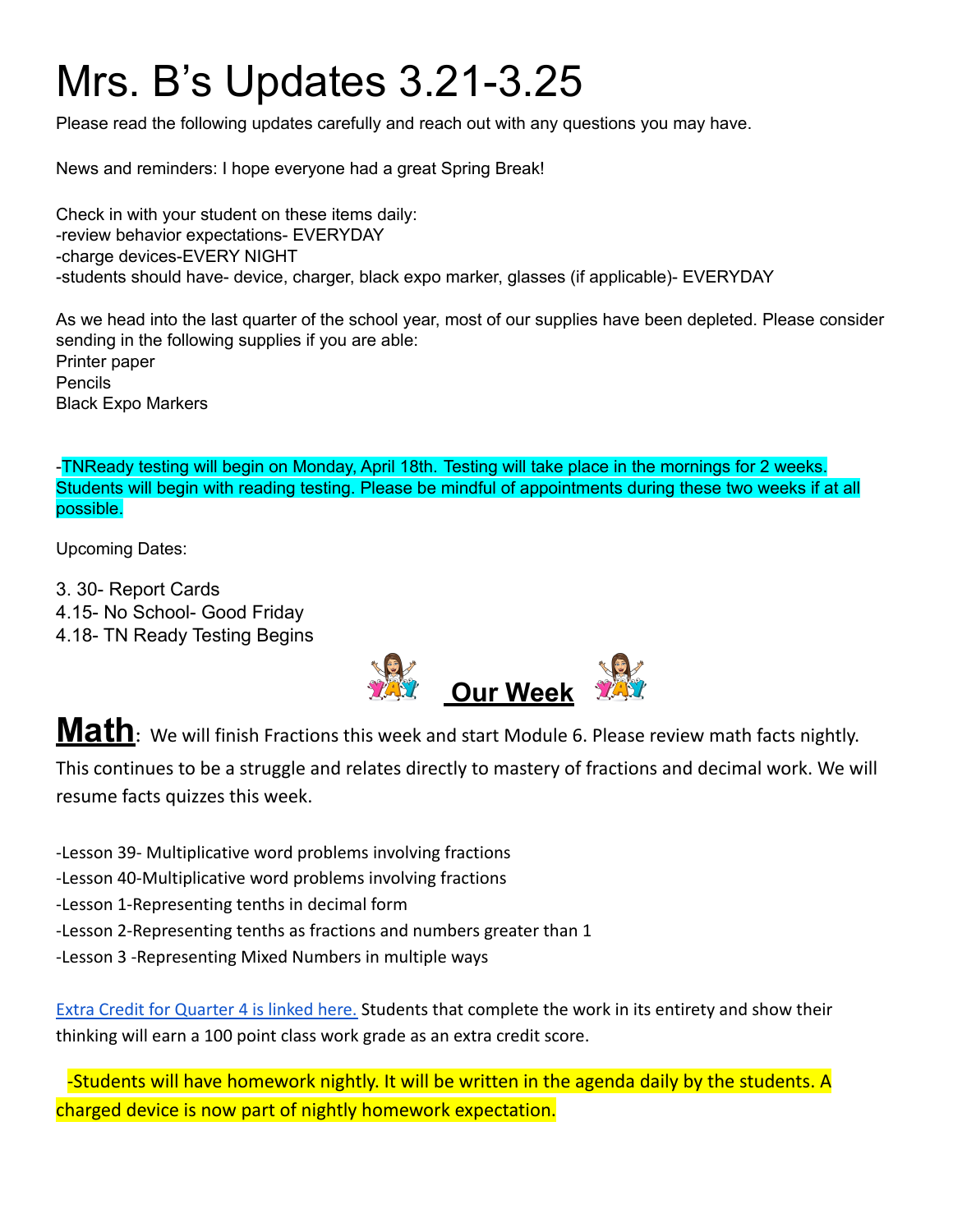## **ELA:**

**Reading-** Review Standards: RI.4.1 Inferences, RL.4.1 Text Details, RI4.2 Main Idea, RL4.2 Theme RI.4.3- Text Structure, RL4.3-Character Analysis, RI.4.4-Vocabulary RL4.4 Figurative Language

**Grammar/Spelling-** Reading Passage and Editing Task for homework *from March 21st-April 25 th.*

\*\*Please sign off on the editing task homework and return on

Friday to show you have reviewed this work with your student.\*

## **Social Studies**: **4-04 Chapter 13 Westward Expansion**

**Assignments are linked on [Assignments Tab](https://schools.scsk12.org/Page/14428) of my page on the Richland Website**

Monday: Start Flashcards Ch 13- Due Wednesday Start Study Guide Ch 13- Due Thursday

Tuesday: Kahoot Vocab Review Continue Flashcards Ch 13- Due Wednesday Continue Study Guide Ch 13- Due Thursday

Wednesday: Kahoot Vocab and Study Guide Review Flashcards Ch 13 are due

Thursday: Vocabulary Review Ch 13 Vocabulary Quiz Finish Chapter 13 Study Guide- Due Today

Friday: Chapter 13 Quiz